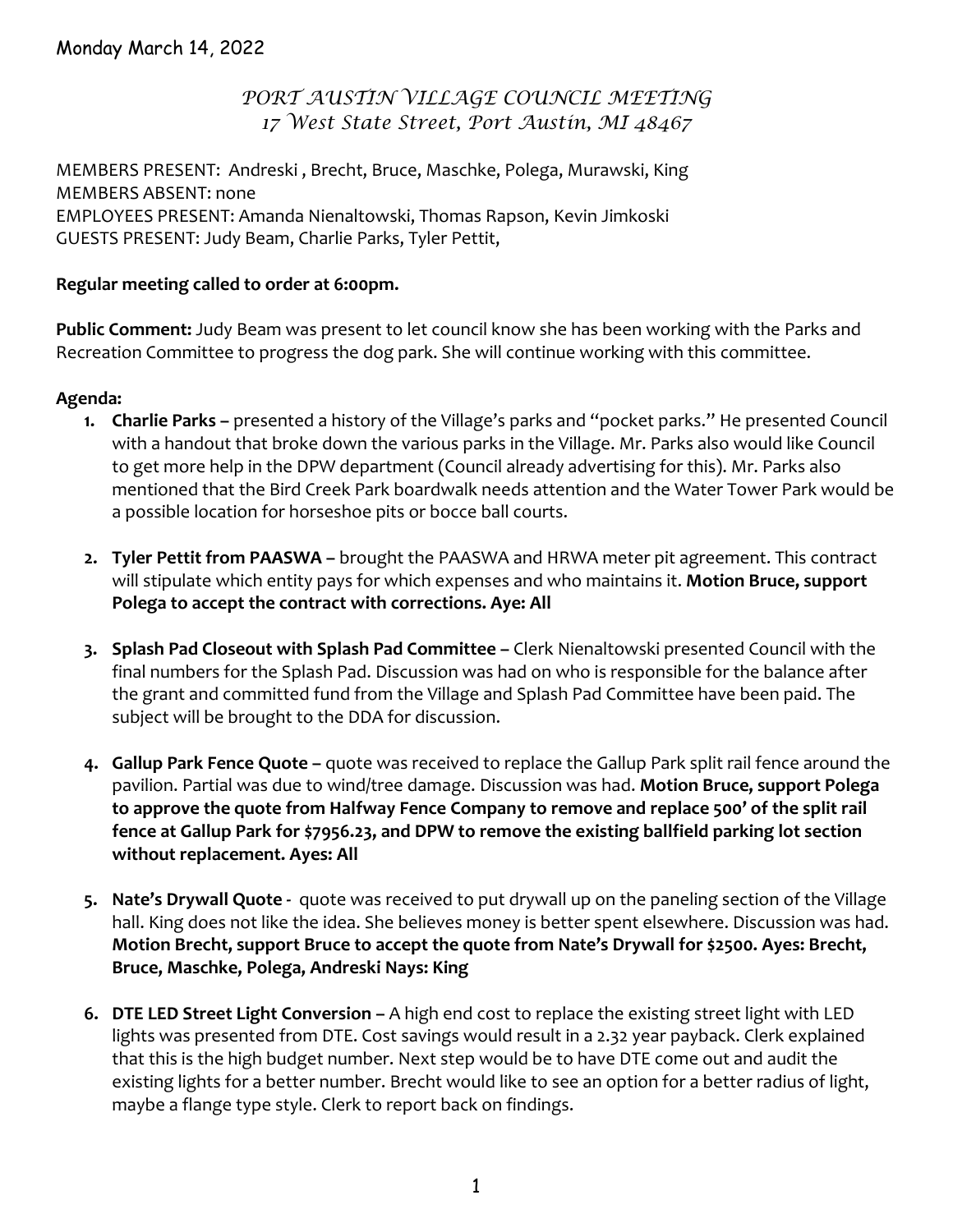#### Monday March 14, 2022 *Correspondence:*

- **1. Relay for Life Special Event Request –** Relay for Life would like to move their annual event from Bad Axe to Port Austin's Gallup Park. Event would be June  $25<sup>th</sup>$  from 9am-4pm with a food truck and crafting vendors. **Motion Bruce, support Polega to approve the special event as presented. Ayes: All**
- **2. Kellie & Luke Deming Letter ‐ acknowledged**

## **Consent Agenda:**

**Motion Bruce, support Andreski to accept the consent agenda as presented. Ayes: All**

#### **Bills:**

**Motion Bruce, support Maschke approve the bills in the amount of \$7313.17. Ayes: All** 

#### **Attorney:**

**none**

# *Department head report/requests:*

**DPW:**

- Cintas 3 year agreement to get reduced pricing for municipality. Everyone is fine with this.
- Truck Discussion was had. It did not meet the reserve bid on auction. Committee to discuss.
- Leaf and Brush pickup for 2022 has been set.
- $\bullet$  3 job applications have been received. Committee to meet on March 21<sup>st</sup> to review.
- King asked about the following:
	- o Windows at the Welcome Center
	- o Chamber's new banner
	- o Damaged pole at Gallup Park

#### **Police:**

• New vehicle is in.

#### **Clerk/Treasurer:**

• none

#### *Board Reports:*

*Ambulance–* Maschke gave a summary of the boards meetings from last month. There have been issues with the chairman of the board. A resignation from an employee has also been received due to the actions of the chairman.

#### *Committee Reports:*

**Grants – Motion Andreski, support Maschke to apply for the MEDC Community Block grant toward the town center (gym/farmers market project) for \$1,000,000 with a 10% match. Ayes: All**

**Ordinance –** Maschke stated that Dirty Time on East State Street still an issue with yard. A letter to be written and sent by the Police Chief.

**Parks & Recreation – Motion Bruce, support Polega to resolve that the Village continues to explore ideas for a dog park. Ayes: All**